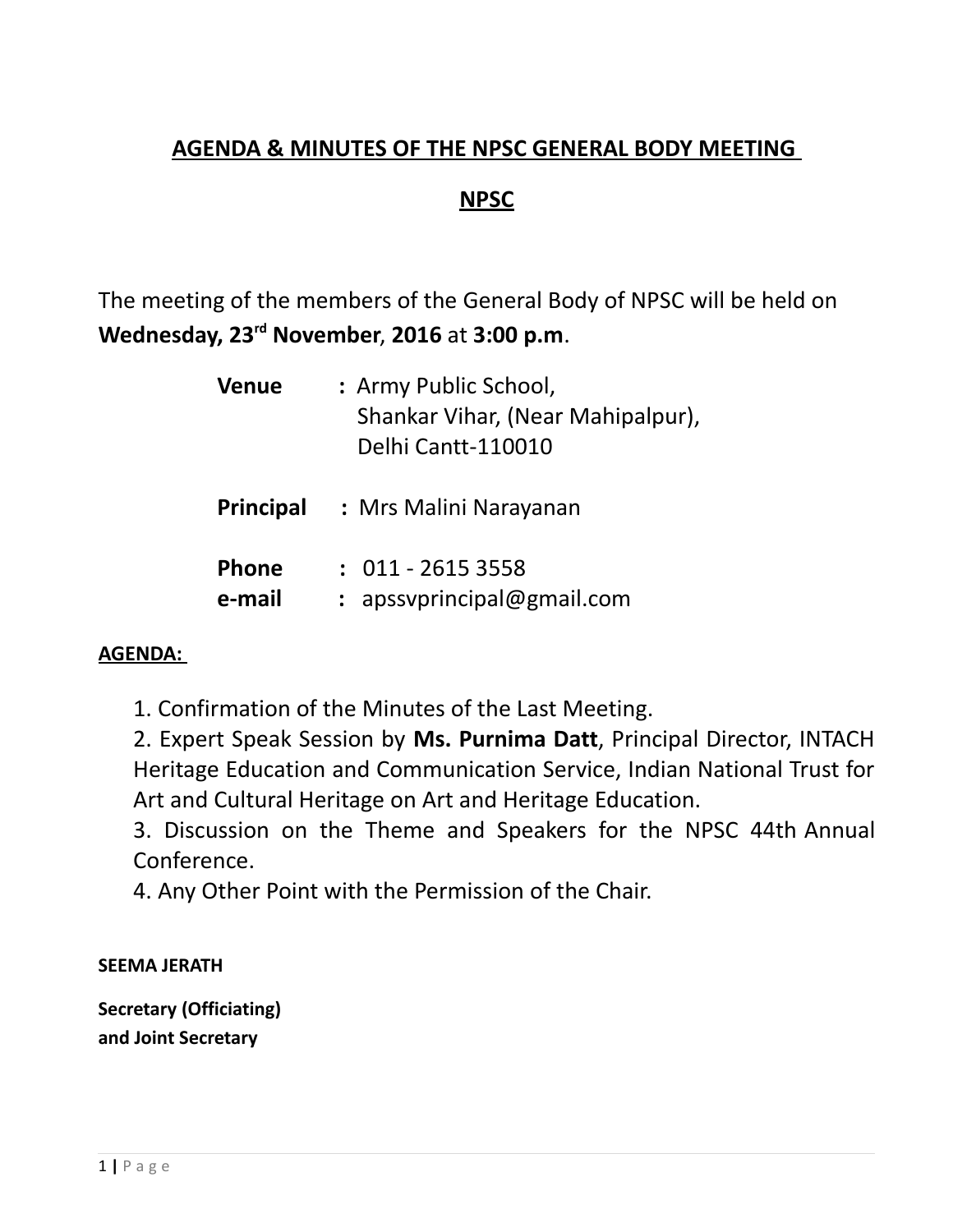## **MINUTES OF THE GENERAL BODY MEETING HELD ON Wednesday, October 26, 2016 AT 1500 HRS AT Mira Model School, B-Block , Janak Puri, New Delhi- 110058**

#### **Members Present:**

- 1. Mr. Ashok Pandey, Chairman, Principal, Ahlcon International School, Mayur Vihar, Phase-1, Delhi-110091
- 2. Ms. Sadhana Bhalla, Vice Chairperson, Principal, Mira Model School, B-Block , Janak Puri, New Delhi- 110058
- 3. Ms. Seema Jerath, Joint Secretary and Secretary (Officiating), Principal, DLF Public School, Sector-II, Rajender Nagar, Sahibabad, Ghaziabad 201 005
- 4. Dr. M. Kannan**,** Treasurer, Principal, Faith Academy Sr. Sec School, John L Dorsey Road, Prasad Nagar, New Delhi-110005
- 5. Mr. M.L. Babbar, Life Member, F-127, Sector-41, Noida(NCR), U.P.- 201303
- 6. Mr. S.L. Jain, Honorary Member, Director, Mahavir Senior Model School, Sangam Park Extension, Rana Pratap Bagh, G.T.K. Road, Opp Nanak Pio Gurudwara, New Delhi-110033
- 7. Dr. Usha Ram, Special Invitee, Laxman Public School, Hauz Khas Enclave, New Delhi-110016
- 8. Mrs. Lata Vaidyanathan, Special Invitee, Director, TERI Prakriti School
- 9. Dr. D.K. Pandey, Special Invitee, N C Jindal Public School, Road No. 73, West Punjabi Bagh, New Delhi-110026
- 10. Ms. Malini Narayanan, Member-Executive Council, Principal , Army Public School,Shankar Vihar, (Near Mahipalpur), Delhi Cantt-110010
- 11. Mr. Dharmandra Goyal, Principal, Delhi Public School, Sector-9, Vasundhara, Ghaziabad-201012
- 12. Dr. (Ms.) Ruchi Seth, Lotus Valley International School Sector-126, Taj Expressway, Noida
- 13. Sr. Janet, Convent of Jesus & Mary, Bangla Sahib Lane, New Delhi-110001
- 14. Ms. Rachna Pant, Member Executive Council, Principal, Ramjas School, Sector-4, R.K Puram, New Delhi-110022
- 15. Ms. Sudha Acharya , Member-Executive Council, ITL Public School, Sector-9, Dwarka, New Delhi-110075
- 16. Dr. Anju Tandon, Member-Executive Council, Bharatiya Vidya Bhawan Mehta Vidayalaya Kasturba Gandhi Marg, New Delhi-110001
- 17. Ms. Poonam Rampal, Principal, Air Force Golden Jubilee Institute Subroto Park, New Delhi -110010
- 18. Ms. Arti Chopra, Principal, Amity International School, Sector 46 Gurgaon (2015)
- 19. Ms. Shilpa Bhatnagar, Principal, Bhatnagar International School Sector-B Pocket -10, Vasant Kunj New Delhi-110070
- 20. Sr. Joviana Fernandes A.C, Principal, Carmel Convent School, Malcha Marg, Chanakya puri, New Delhi-110021
- 21. Ms. Aparna Erry, Principal, DAV Public School, Sector-14, Gurgaon-122001
- 22. Ms. Sunita Nagpal, Principal, Delhi Public School, Phase-1 , Sushant Lok, Gurgaon-122002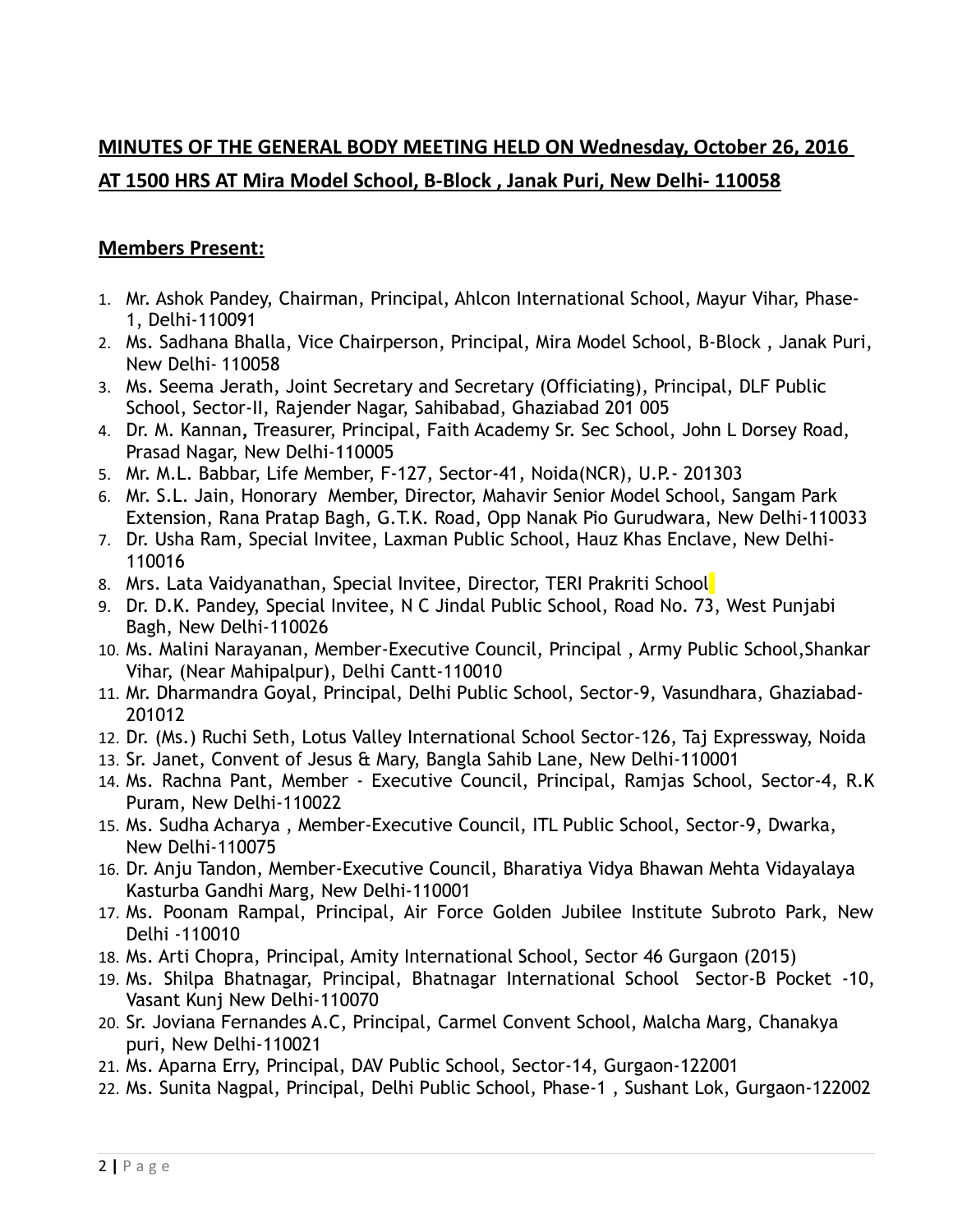- 23. Ms. Rachna Pandit, Principal, Delhi Public School, Maruti Kunj (Bhondsi), Sohna-Alwar Road, Gurgaon-122102
- 24. Ms. Davinderjeet Kaur Dhingra, Principal, Guru Harkrishan Public School, 1 Purana Quila Road, India Gate, New Delhi-110001
- 25. Ms.Reema Punj, Principal, Guru Nanak Public School, West Avenue Road, Punjabi Bagh,New Delhi-110026
- 26. Dr. (Ms.) Surjeet Kohli, Principal, Guru Tegh Bahadur 3rd Centenary Public School, C-Block, Manasarovar Garden,New Delhi-110015
- 27. Ms. Nishi Manglik, Principal, Gyan Bharti School, Saket, New Delhi-110017
- 28. Ms. Sumati Anand, Principal, Gyan Mandir, E-Block, Naraina Vihar, New Delhi-110028
- 29. Ms. Heemal Handoo Bhat, Principal, Hansraj Model School, Road No.73, Punjabi Bagh, New Delhi-110026
- 30. Mr. Zubair A. Khan, Principal, Hamdard Public School, Talimabad, Sangam Vihar, New Delhi-110062
- 31. Dr.(Ms.) Sangeeta Bhatia, Principal, KIIT World School Zone H-4, Pitampura, New Delhi-110034
- 32. Dr.(Ms.) Bhawna Malik, Principal, Lovely Public Sr. Secondary School Priyadarshini Vihar, Laxmi Nagar, New Delhi-110088
- 33. Ms. Renu Suri, Principal, Manav Sthali School, R-Block, New Rajinder Nagar, New Delhi-110060
- 34. Ms. Vandana Chawla, Principal, New Era Public School, H-17 Main Mayapuri Road, New Delhi-110064
- 35. Ms. Sarika Arora, Principal, Ramjas Public School Dayboarding Anand Parvat, New Delhi-110005
- 36. Ms.Neeta Rastogi, Principal, Sadhu Vaswani International School 2nd Street, Shanti Niketan, New Delhi-110021
- 37. Ms. Anuradha Joshi, Principal, Sardar Patel Vidyalaya, Lodi Estate, Maharishi Raman Marg, New Delhi-110003
- 38. Br. Miranda, Principal, St. Columba's School, Ashok Place, New Delhi-110001
- 39. Ms. Tania Joshi, Principal, The Indian School Josip Broz Tito Marg, Sadiq Nagar (Near Moolchand Flyover), New Delhi-110049
- 40. Ms. Shalini Mehrotra, Principal, Vidya Devi Jindal School, Delhi Road, Hisar-125005

#### **LEAVE OF ABSENCE**

1. Mr. S.C Tiwari, Principal, Apeejay School Sector - XVI-A, Gautam Budh Nagar, Noida-201301

2. Ms. Meenu Goswami, Principal, Bal Bharati Public School, H-4-5, Parwana Road, Behind Police Lines, Pitampura, New Delhi-110034

3. Ms. Nidhi Chaudhary, Principal, CRPF Public school, Prashant Vihar, Sector XIV, Rohini, New Delhi-110085

4. Arun Jee, Principal, Delhi Public School Bhokra , Goniana Road, Bathinda, Punjab 151201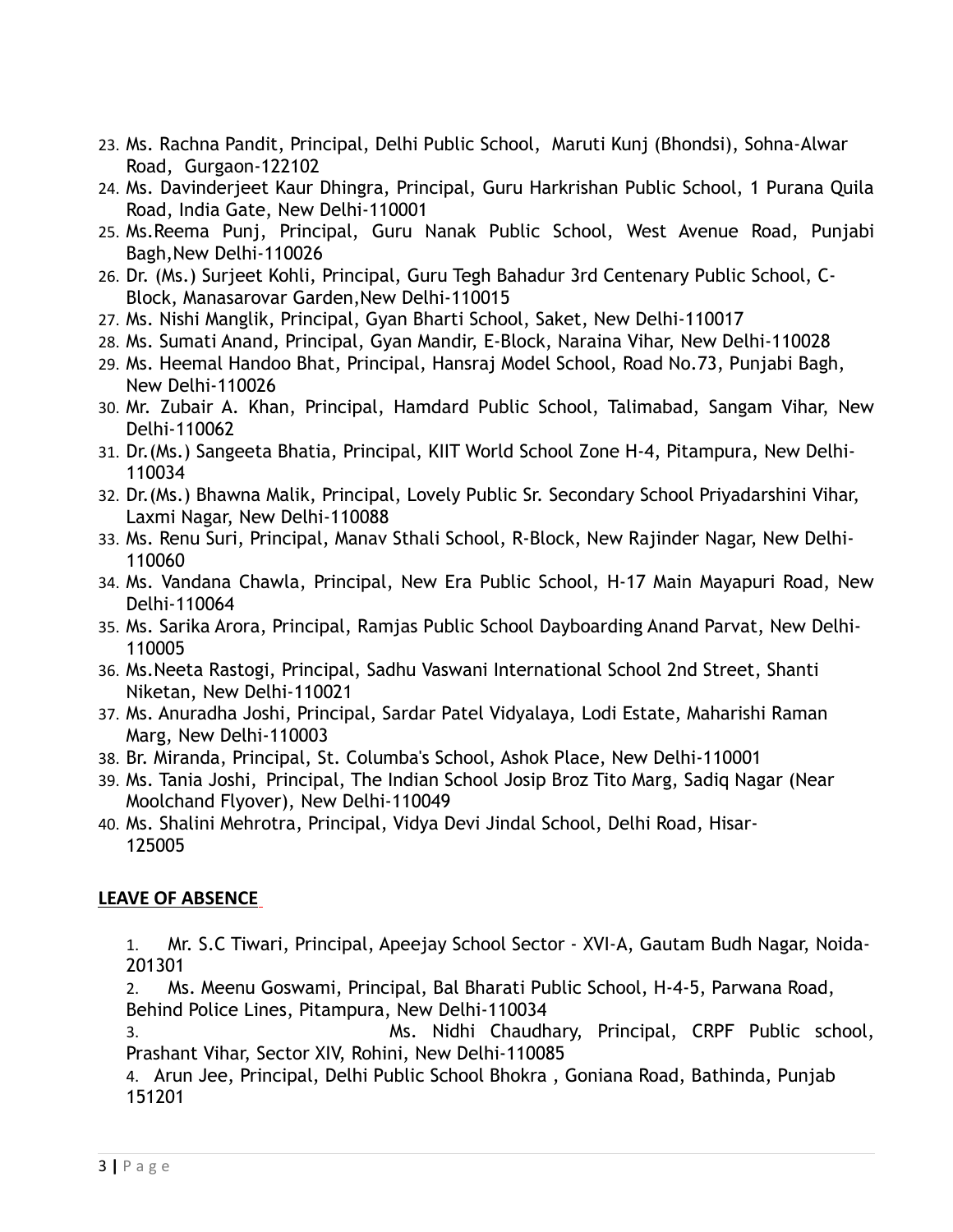5. Mr. Krishan Bhati, Principal, Maharaja Sawai Man Singh Vidhalaya, Sawai Ram Singh Road, Jaipur-302004 6. Mr. Neeraj K. Bedhotiya, Principal, Mayoor School, Ranade Marg, Alwar Gate, Ajmer-305008 7. Dr (Ms.) Indu Khetarpal, Principal, Salwan Public School, Girdharilal Salwan Marg, Rajinder Nagar, New Delhi-110060 8. Ms. Madhulika Sen, Principal, Tagore International School Paschimi Marg, Vasant Vihar, New Delhi-110057 9. Ms.Sharmila Raheja, Principal, Uttam School for Girls B-Block, Shastri Nagar, Ghaziabad

The General Body Meeting began with a soul-stirring Song Presentation by students of Mira Model School and the young theatre enthusiasts of the Agaz Theatre Trust. Principals were urged to join in the lyrical ballad - We the People, sending out strong messages for unity and our responsibility towards the community.

The Chairman NPSC, Mr. Ashok Pandey took the proceedings further by welcoming all members and briefing on the agenda of the meeting.

## **Agenda Item No. 1: Confirmation of the Minutes of the Last Meeting**

 The Chairman informed the house that the minutes of the last General Body Meeting of NPSC were sent to all members by e-mail and also updated on the NPSC website. No observations were received. The members confirmed the minutes.

# **Agenda Item No. 2:** Expert Speak Session by **Ms. Vanita Uppal OBE**, Director, The British School on **'Redesigning Learning: When You Are Done Changing, You Are Done!**'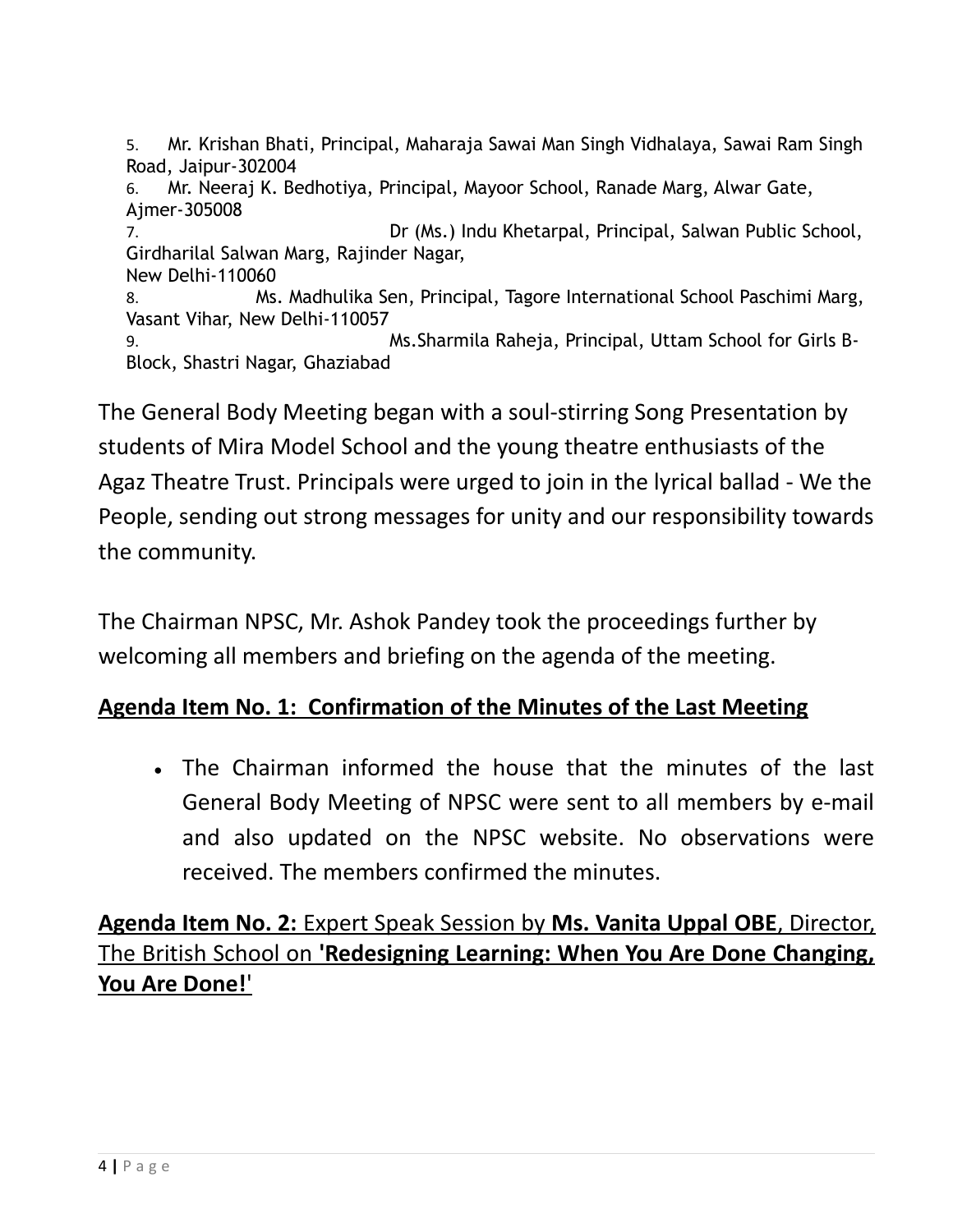- The Chairman invited the expert of the day **Ms. Vanita Uppal**, on conducting a session on **'Redesigning Learning: When You Are Done Changing, You Are Done!**'
- Ms. Vanita Uppal's was a very crisp, concise and interactive session. She engaged participants in a collaborative and imaginative dialogue about the future of learning in our schools.
- The talk was directed with respect to the current times and the invasion of technology in the learning processes. Ms. Uppal referred to the book **"Cultures and Organizations: Software of the Mind"** by Geert Hofstede which fascinatingly deals with organizational culture, which is a different structure from national culture, but also has measurable dimensions. It also introduced the topic of organizational cultures as a separate and different phenomenon.
- The session focused on asking key questions about the context of learning in future schools, the frameworks in which the future is being positioned, the challenges for leadership and the ability to connect the dots and build the synergy between our current practice and future aspirations.
- She raised a question as to what is enabling a positive change to take place. What are some of the obstacles? What may be the regulations or the resources? What influences the individual styles of leadership? She deliberated on the fact that three major influences of creating a leader are Family, Mentor and Teacher.
- Ms. Uppal stated that we may even ask ourselves, 'Is it okay to prescribe less, teach less and learn more?'

## **Agenda Item No. 3: Presentation of Inspection Reports of Schools:**

 The Chairman informed all members that 11 schools had applied for the NPSC Membership out of which 8 schools were inspected and have been approved by Executive Committee. The schools joining the NPSC family are: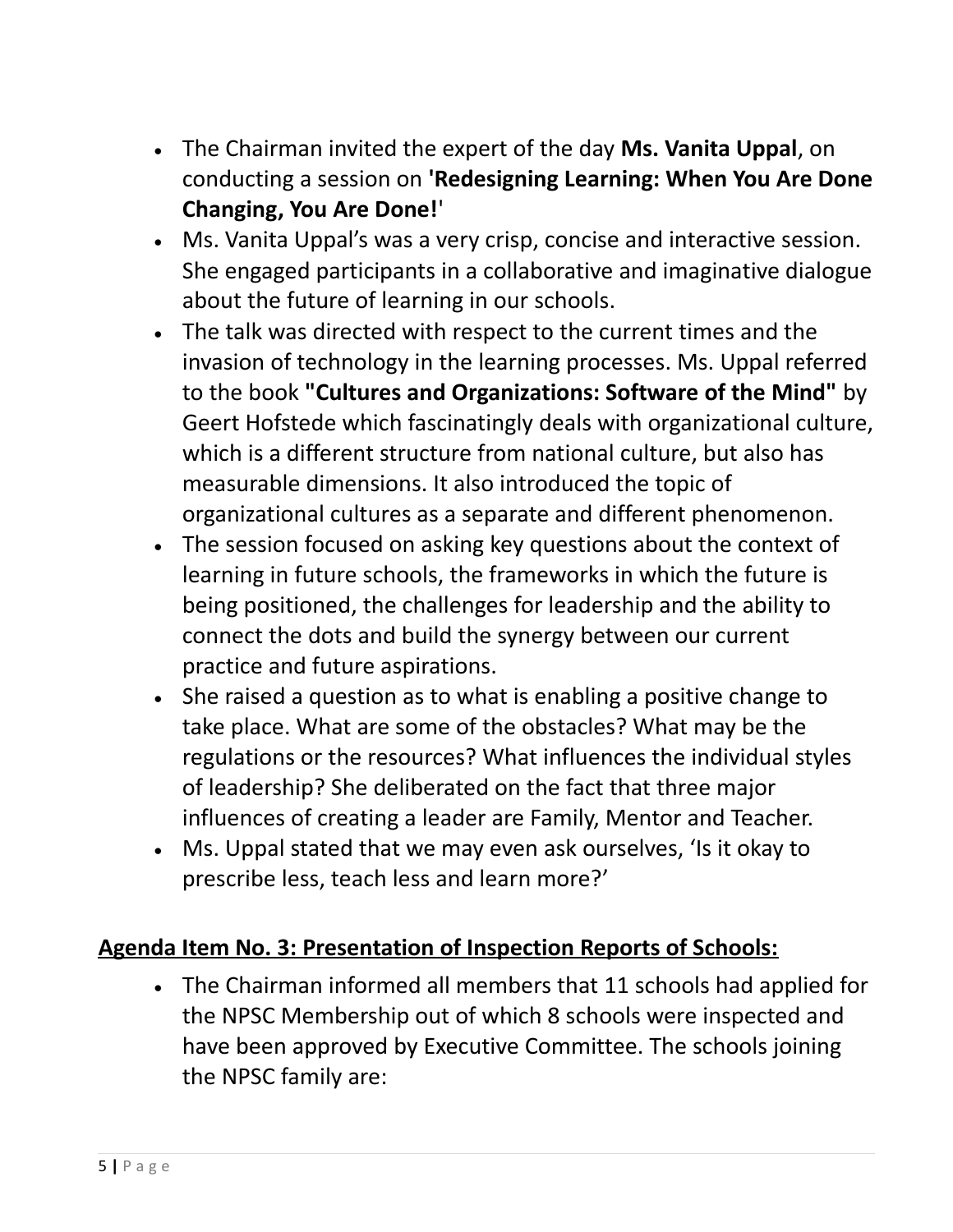- 1. Sunbeam School, Lahartara, Varanasi, Behind DRM OFFICE, Lahartara, Varanasi-221002
- 2. Sunbeam School, Varuna, Varanasi, Central Jail Road, Sikraul, Varanasi-221002
- 3. Nehru World School, Ghaziabad, E Block, Shastri Nagar, Ghaziabad, Uttar Pradesh-201002
- 4. Delhi Public School, Jodhpur, By Pass Road Pal, Jodhpur, Rajasthan-342001
- 5. Mothers Global School, C-Block, Preet Vihar, Delhi, 110092
- 6. The Mann School, Holambi Khurd Village, New Delhi, Delhi 110082
- 7. S.D. Public School, Lal Mandir, Near Patel Hospital, Patel Nagar, New Delhi, Delhi 110008
- 8. Seth Anandram Jaipuria School, Sector 14, Vasundhara,

Ghaziabad, Uttar Pradesh-201012

 Three more schools are to be inspected and the final report would be presented to the house accordingly.

# **Agenda Item No. 4: Discussion on the Theme and Speakers for the NPSC 44th Annual Conference:**

 The Chairman informed that some themes had been received for the NPSC 44th Annual Conference. More inputs for suggestions on themes and sub-themes were invited.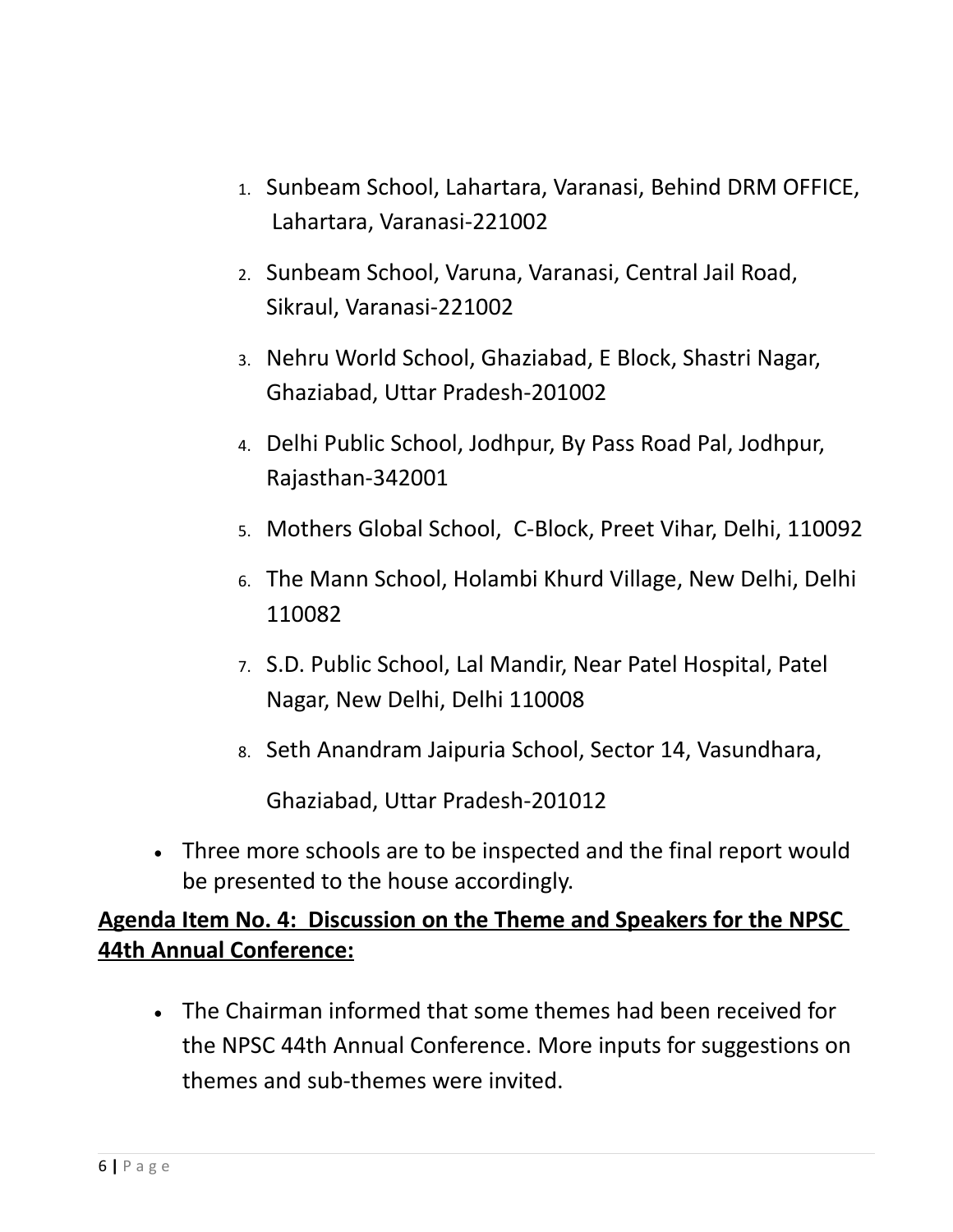- All members were requested to block their calendars for the 2-day Annual Conference on February 16-17, 2017. The Chairman urged that all member school principals must ensure their presence for this unique and coveted annual event of NPSC.
- The Chairman emphasized on the success of the previous year's theme of Sustainable Development Goals and that many member schools have followed the committed path consistently within their domains.
	- <sup>o</sup> Under the NPSC-UNIC collaboration schools have participated in slogan writing, art and sculpture, poster making and science model making activities under the theme "How to Mitigate Air Pollution in Delhi". This is a creative endeavor being organized for NPSC schools in commemoration of 2016 as the 'Year of Living Sustainably', by the United Nations, based on 'Sustainable Development Goals.'
	- $\circ$  Entries were received from almost 50 schools within different categories of the competition. Members were informed that the project submission date would be extended since many more schools are interested in participating. Due to the immense participation, UNIC has now coordinated with 4-5 agencies.
	- <sup>o</sup> Apart from the announced certificates and prizes, the winners would be entitled to attractive cash prizes as well.
	- <sup>o</sup> Projects judged by Shakti Sustainable Energy Foundation and the IIT would be taken forward by IIT for creation of a prototype.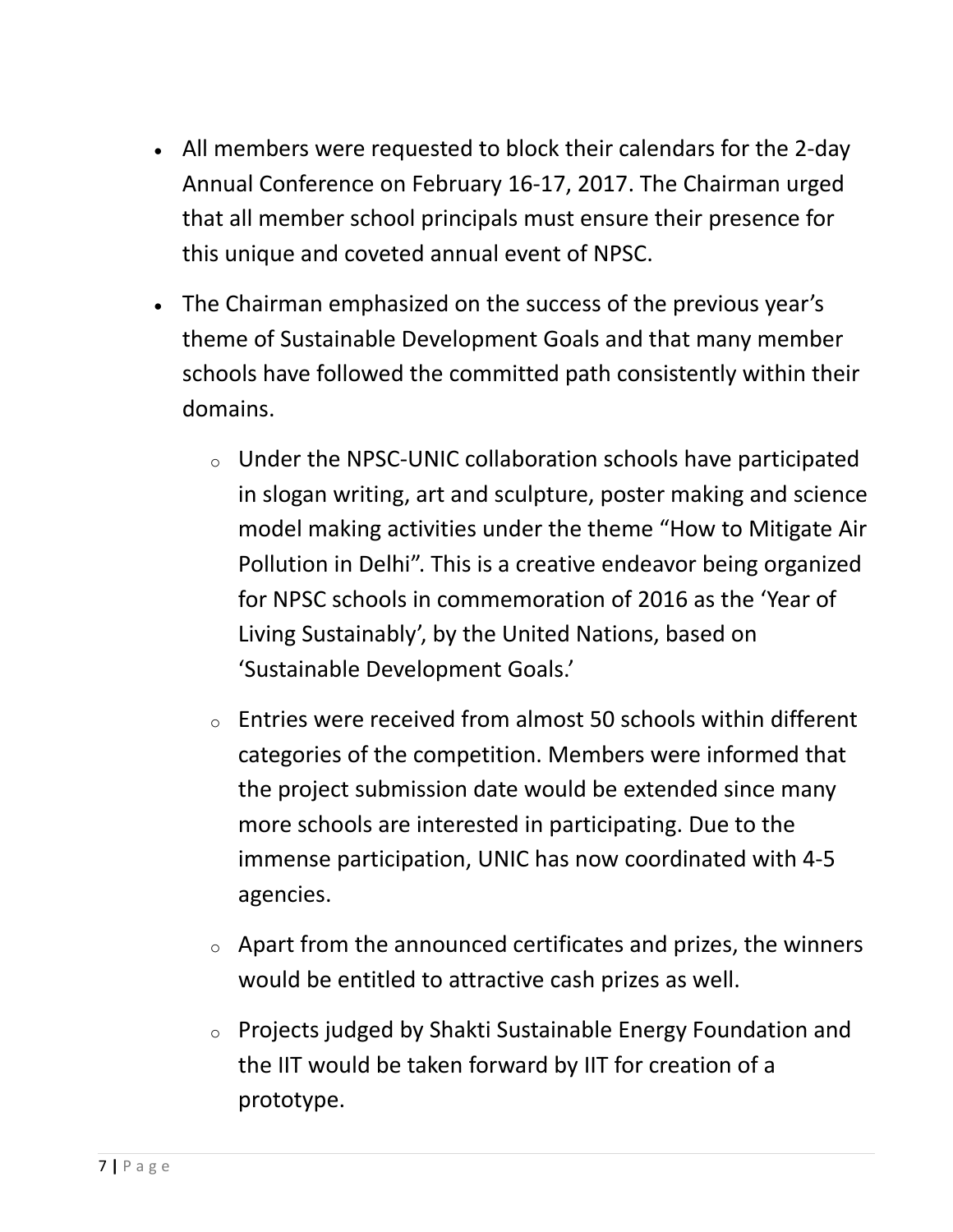# **Agenda Item No. 5: Update on Matters Related to CBSE / Directorate of Education:**

 Mr. S. L. Jain informed the house that CBSE has asked schools to file for a Mandatory Disclosure of Information. The member schools showed reservation with regard to posting some sensitive information in the public domain. It was decided to wait for some time. The representations have been made and it is expected that some modifications would be made.

 Mr. Jain further suggested that all schools should wait for the outcome of the representations made. It was proposed that other than those who have already uploaded the informations, we should wait for the outcome of the representations made to the CBSE, The house agreed, unanimously.

 The Chairman also informed that Mr. Jain would be sharing the letters that they have written to CBSE and promised to share the summary of those letters with all members for further clarity.

### **Agenda Item No. 6: Any Other Point with the Permission of the Chair.**

- Ms. Lata Vaidyanathan shared the highlights of the workshop based on the theme - Changing Landscapes of the Indian Education – The New Metaphor.
	- <sup>o</sup> The workshop would be held at Teri Gram Training Center on December 1-2, 2016. The workshop promises to be an excellent amalgamation of activities, experiences and extraordinary speakers sharing their views during this 2-day workshop.
	- $\circ$  The details and the registration forms would be shared with all members shortly. Ms. Vaidyanathan requested interested